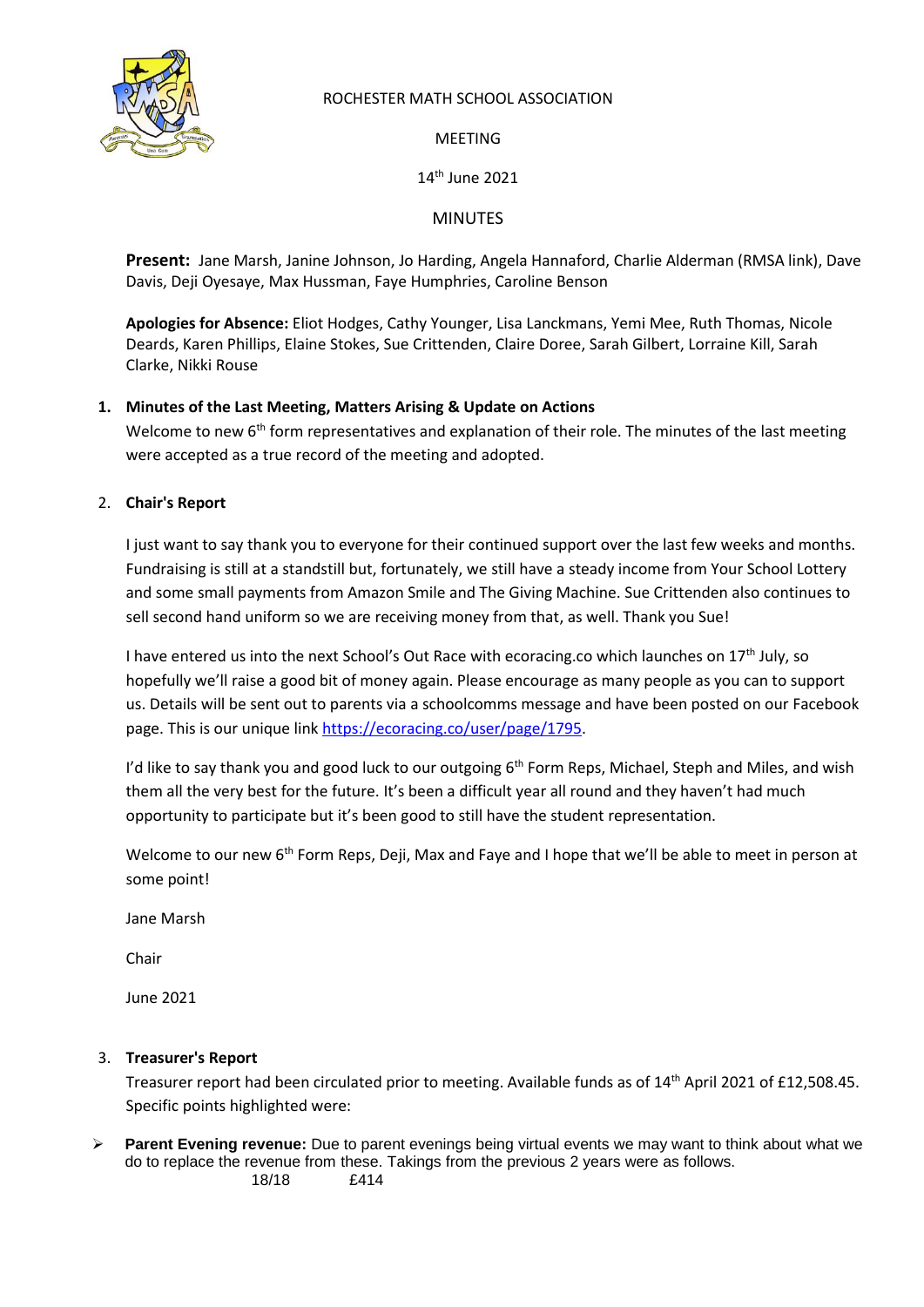19/20 £505

- ➢ **Your School Lottery**. Sept June we have received £3,166.00 from the school lottery. As of the **7 th June 2021**, there are **142** supporters who purchased **220** tickets for that week. There are still just over 80 subscribers not currently purchasing tickets. **The Lottery information is posted on the RMSA Facebook page, please could you share so the message gets to as many people as possible, remember you do not have to be a parent of a pupil to participate**.
- ➢ **Second-hand Uniform:** Sept -June takings £158.00. A big thank you to Sue who has continued to sell secondhand uniform & this is still generating income for the RMSA during Covid.
- ➢ **Giving Machine:** Sept- June takings £58.68. **The Giving Machine information is posted on the RMSA Facebook page please could you share so the message gets to as many people as possible, remember you do not have to be a parent of a pupil to participate**.
- ➢ **Amazon Smile:** Sept- June takings £250.06 **Amazon Smile information is posted on the RMSA Facebook page please could you share so the message gets to as many people as possible, remember you do not have to be a parent of a pupil to participate**.
- Stock: Out of date stock has been disposed of.
- ➢ **Requests for Funding**: All requests for funding need to be submitted on a Funding Request form. This is necessary as we need to have an audit trail available to show an accountant at the end of our financial year. Our income is likely to exceed £10,000 this year and there are more stringent requirements in respect of our Charity Commission submission. Donations to school so far this year are shown below.
- Missed off on liability the quiz master from the last online quiz.

#### 4. **Request for Funds**

- $\triangleright$  School premises -new swimming pool equipment needed after the refurbishment, including swimming pool lane markers & hooks at a cost of £1,052.91 (D.Filmer) – more info requested as to if there is possibility of some input from the pool hire, maybe they pay half and RMSA pay half?
- $\triangleright$  SEN dept 3x refurbished laptops to enable Yr 13 students without access to laptops to complete their coursework & assessments at a total cost of £899.91 (£299.97 each) (C.Alderman) approved

#### 5. **Forthcoming events**

Online balloon race  $-17<sup>th</sup>$  July. Tickets are now on sale and people can sign up. Communication has been sent through to parents via school office and is posted on the Facebook page. Nothing forthcoming in terms of parent's evenings as now all online.

Unfortunately Founder's Day has been cancelled which is a big earner for the RMSA normally. There is the idea of attending the yr 7 rugby morning (Sat  $4<sup>th</sup>$  September) and doing refreshments / BBQ, ice cream van, maybe some games (ball in the bucket, tombola, etc). Sign as many people up to the school lottery as possible. Need to get an idea of volunteer numbers so we know what is able to be done  $-6<sup>th</sup>$  form included.

Another possible idea is holding a boot fair on a different weekend, using the concrete areas not the fields.

All dependent on future Covid restrictions too.

#### 6. **Recent Events Feedback**

Not much has taken place. Discussed quiz night, good feedback – waiting on invoice from Quiz master.

### 7. **Lost Property Update**

SC is continuing to sell the uniform from home until it's deemed as safe for us to go back into school. It works quite well from home with parents coming to collect items. There was one lady who lived in Sevenoaks who asked for it to be posted but she paid the cost of the postage. So all good for the moment.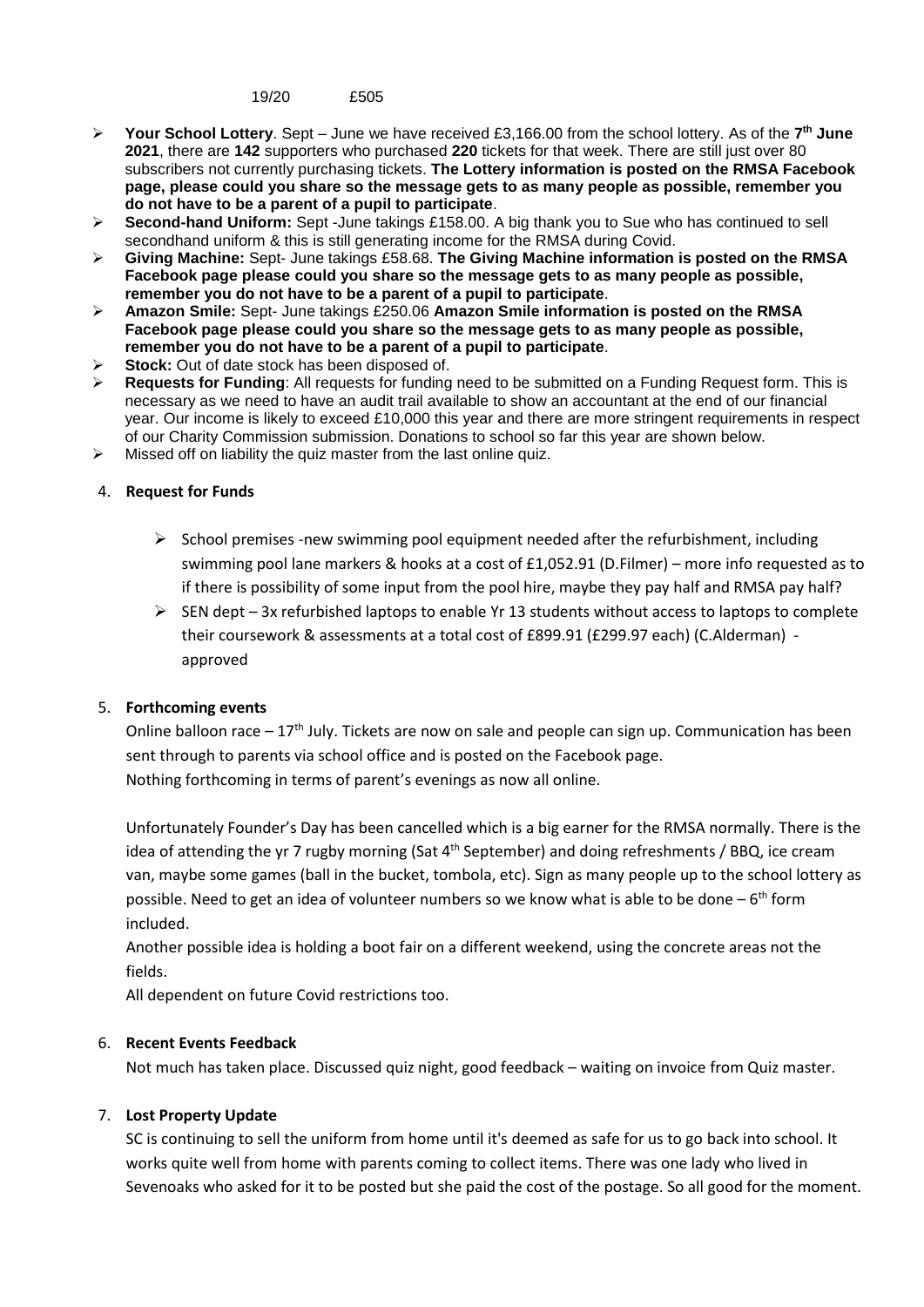People desperate for smaller items no matter how old.

### 8. **Update from Sixth Form**

No update at this time.

### 9. **Update from Charlie Alderman**

No update at this time.

### 10. **Any Other Business**

CB suggested thinking about advertising the Balloon Race in a different way as the idea of gambling might be putting people off.

CA asked about any other posters for the Just Giving Machine or Amazon Smile to be sent through to him and he will make sure they get put up around the school.

Reminder to buy tickets for the balloon race, big PTA raffle, school lottery and sign up to Giving Machine & Amazon Smile. CA made point that some of the websites will be blocked by the school so will talk to the IT dept about allowing them so staff can sign up.

CA to look into the possibility of asking for old laptops from parents to be donated, also check on the following link if it could be useful for getting additional laptops: <https://www.bbc.co.uk/programmes/articles/5SqHJMTKZx5sYhlltXJvB1Q/give-a-laptop>

## *\*Date of the next RMSA & AGM meeting ~ Monday 13th September 2021 @ 7pm, SJWMS - TBC\**

| Ref.             | Date                          | Agenda Item    | <b>Activity</b>                                                                                                                                  | Owner             |
|------------------|-------------------------------|----------------|--------------------------------------------------------------------------------------------------------------------------------------------------|-------------------|
| T5.12            | On-going                      | Lost Property  | Dave to build racking and engage Site Team as appropriate.<br>Difficulty in sourcing materials but will be sorted once this has<br>been ordered. | Dave              |
| T6.6             | 7 <sup>th</sup> December 2020 | Giving         | 6th form reps to take up with Mr Bailey about arranging                                                                                          | Michael now Deji, |
|                  |                               | Machine/Amazon | posters to advertise in the 6 <sup>th</sup> form area.                                                                                           | Faye & Max        |
|                  | On-going                      | Smile          | CA to promote with staff & will send information from Jane<br>across to the new 6 <sup>th</sup> form reps.                                       | Charlie           |
|                  |                               |                | EH – sent out the information to teachers to show what had<br>been funded.                                                                       | Eliot             |
|                  |                               |                | Also Jo arranged for a pie chart to be sent to form rooms to<br>show to the pupils too.                                                          |                   |
| T6.10            | 7 <sup>th</sup> December 2020 | Forthcoming    | CA to ensure up to date list of teas and coffee requirements                                                                                     | Charlie           |
|                  |                               | Events         | available for open evenings, no longer needed for parents<br>evenings                                                                            |                   |
|                  |                               |                | Update: email office for an up-to-date list of school staff                                                                                      |                   |
| T1.17            | ongoing                       | Lost Property  | Second-hand uniform being sold. (See LP update above)                                                                                            | Sue C             |
| T <sub>2.9</sub> | 7 <sup>th</sup> December 2020 | AOB            | Reminder and information to members about the Parentkind                                                                                         | All               |

# **Actions**